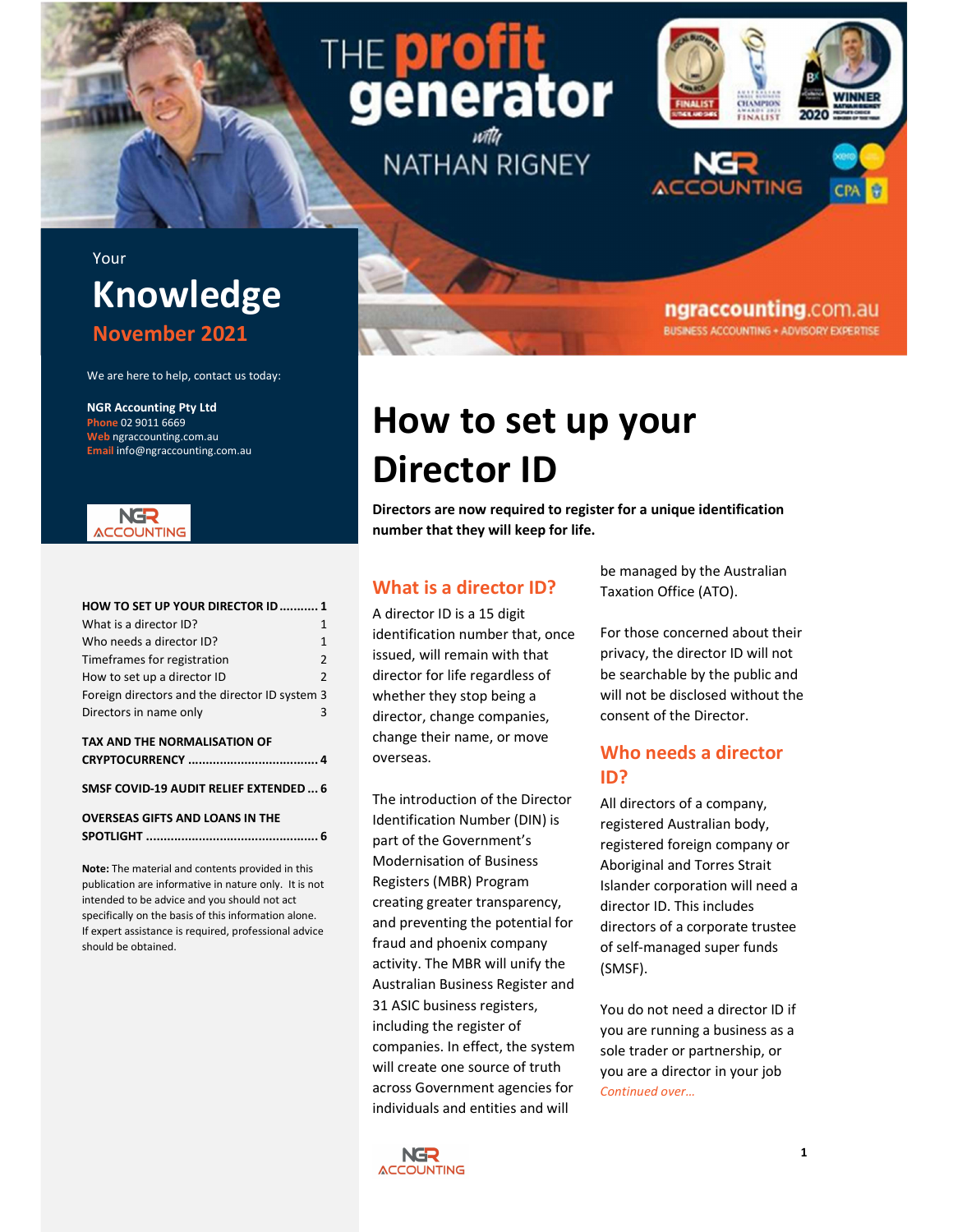title but have not been appointed as a director under the Corporations Act or Corporations (Aboriginal and Torres Strait Islander) Act (CATSI).

The company secretary or officeholder should keep a register of the IDs of their directors in a secure place - director IDs are governed by the same privacy rules that apply to Tax File Numbers (TFNs) and should not be disclosed unless required.

# Timeframes for registration

#### For Corporation Act directors:

| Date you become a       | Date you must apply |
|-------------------------|---------------------|
| director                |                     |
| On or before 31 October | By 30 November 2022 |
| 2021                    |                     |
| Between 1 November      | Within 28 days of   |
| 2021 and 4 April 2022   | appointment         |
| From 5 April 2022       | Before appointment  |

## For CATSI directors:

| Date you become a<br>director   | Date you must apply |
|---------------------------------|---------------------|
| On or before 31 October<br>2022 | By 30 November 2023 |
| From 1 November 2022            | Before appointment  |

If the company intends to appoint new directors, it will be important to ensure that they are aware of the requirements and timeframes to establish their director ID if they do not already have one.

# How to set up a director ID

If you are an Australian resident director, you will need to complete a number of steps and have a number of identification documents available and ready (for non-resident directors see Foreign directors and the director ID system below).

### 1 Verify your identify

If you establish your director ID online, and you have not already set up myGovID, you will need to download the app onto your phone or device and create an account.

The myGovID does not create your director ID the app's only purpose is to validate your

identity, and once validated, issue a code that can be used to identify you on government online services without going through the same verification process.

myGovID uses your phone/device's camera to scan your forms of ID such as your passport, driver's license and/ or VISA (check the documentation requirements here), to validate who you say you are. Be careful when you are scanning your documentation as the system does not always read the scan correctly.

# 2 Apply for your director ID through Australian Business Registry Services

Once you have set up your myGovID, you need to apply to the Australian Business Registry Services (ABRS) for your director ID. Use the email you used to create your myGovID to start the process.

In addition to your myGovID, you will need to have on hand documentation that matches the information held by the ATO. If you have a myGov account linked to the ATO, you can find the details on your profile. You will need:

- Your tax file number
- The residential address held on file by the ATO; and
- Two documents that verify your identify such as:
	- o Your bank account details held by the ATO (on your myGov ATO account, see 'my profile/financial institution details').
	- o Dividend statement investment reference number
	- o Notice of assessment (NOA) date of issue and the reference number (on your myGov ATO account, see Tax/lodgements/income tax/history).
	- o The gross amount from your PAYG payment summary
	- o Superannuation details including your super fund's ABN and your member account number

The final stage requests your personal contact details (not the company's).

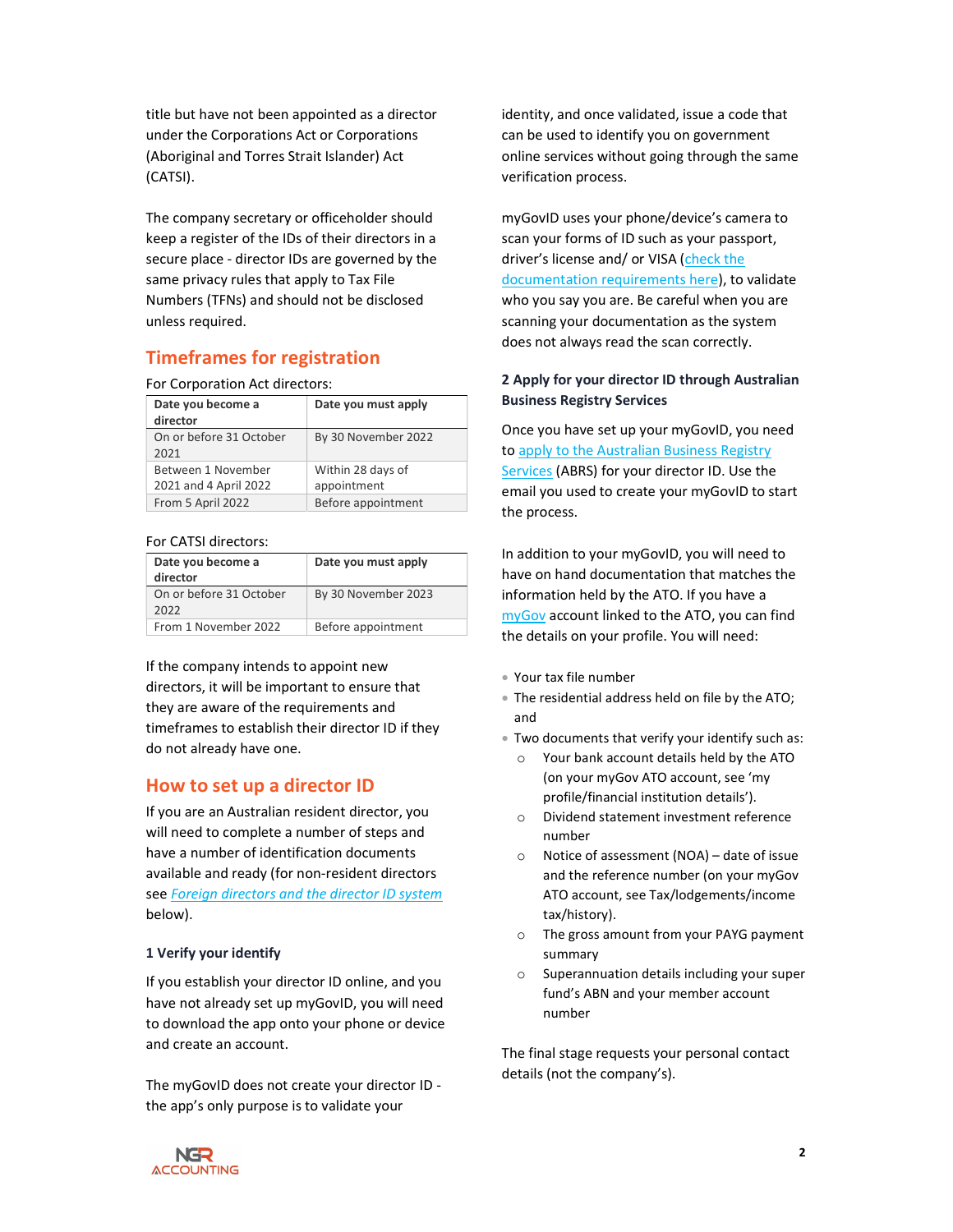Once complete, your director ID will be issued immediately on screen. This information should be provided to your company secretary or office holder.

If any of your details change, for example a change of residential address or phone number, you will need to update your details through the ABR. You will also need to notify your company within seven days (14 days for CATSI Act directors) and the company will then need to notify the Australian Securities and Investments Commission (ASIC) within 28 days.

### Applying by phone or using paper forms

You can choose to verify your identify and apply for your director ID by phone (13 62 50) or on paper. You will need to have your identification documents available. If you are applying using the paper form, your identify documentation will need to be certified by an authorised certifier such as a Barrister, Justice of the Peace etc.

# Foreign directors and the director ID system

Foreign directors of Australian companies have the same requirements and deadlines as Australian resident directors, however, the verification process is only accessible in paper form.

One primary and two secondary forms of identification are required to accompany the application that have been certified by a notary publics or by staff at the nearest Australian embassy, high commission or consulate, including consulates headed by Austrade honorary consuls. Primary forms of identification include a birth certificate or passport, and secondary include driver's licence, foreign government identifier, or national photo identification card.

In the presence of the applicant, the authorised certifier must certify that each copy is a true and correct copy of the original document by sighting the original document, stamping, signing and annotating the copy of the identity document to state, 'I have sighted the original document and certify this to be a true and correct copy of the original document sighted'. initialling each page listing their name, date of certification, phone number and position.

The form and the accompanying documents will need to be sent by mail to Australian Business Registry Services using the details provided.

# Directors in name only

It's important that anyone agreeing to be a director understands the implications. Being a director is not just a title; it is a responsibility. At a financial level, directors are responsible for ensuring that the company does not trade while insolvent. The by-product of this is that the directors may be held personally liable for the debt incurred. The director penalty regime has also tightened up in recent years to ensure that directors are personally liable for PAYG withholding, net GST, and superannuation guarantee charge liabilities if the company fails to meet its obligations by the due date. For many small businesses, the directors are also often personally responsible for company loans secured against property such as the family home.

Failing to perform your duties as a director is a criminal offence with fines of up to \$200,000 and five years in prison.

Ignorance is not a legal defence. Don't sign anything unless you understand the consequences.

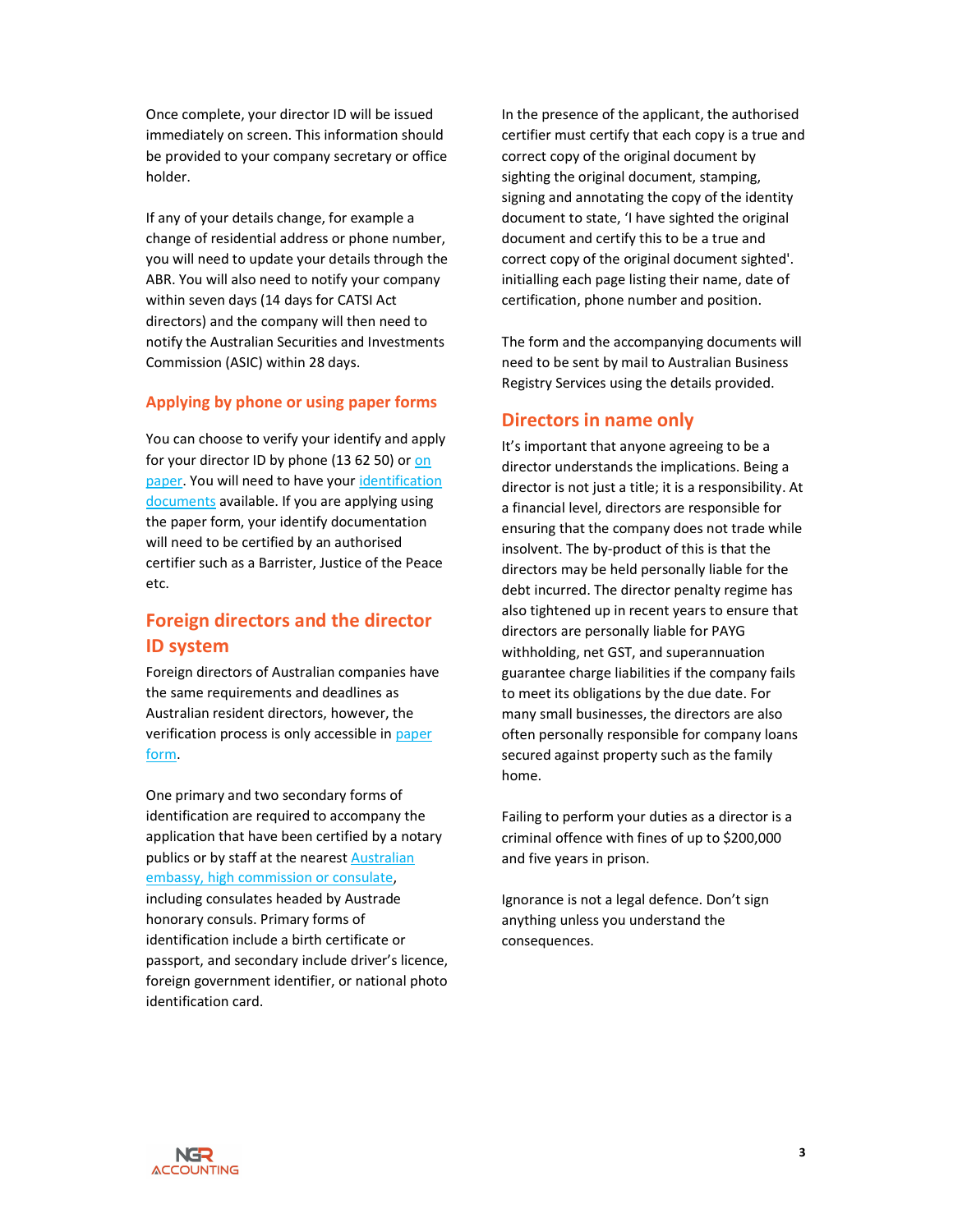# Tax and the Normalisation of **Cryptocurrency**

The Australian Taxation Office recently updated its guidance on tax and cryptocurrency.

In early November, the Commonwealth Bank announced that it is now Australia's first bank to offer customers the ability to buy, sell and hold crypto assets, directly through the CommBank app. You know when the banks come on board, cryptocurrency has become normal.

But cryptocurrency is only one part of the blockchain universe. Non-fungible tokens or NFTs (fungible means interchangeable) are oneof-a-kind digital assets which are part of the Ethereum blockchain. An example is the CryptoKitties game that allows players to purchase, collect, breed and sell unique virtual cats – and, before you laugh, the game transacted over \$1 million in virtual cats in its first few days of launching.

NFTs are also rapidly rising in popularity in the artworld because ownership of the asset is on the blockchain and in some cases, the artist can take a percentage of every transaction of that artwork – so, no more starving artists because they can generate an income from the asset over time not just on the first sale. A stellar example is the sale of a NFT artwork by the digital artist Beeple, which was sold at auction by Christies in March 2021 for \$69 million (USD).

Let's look at what the Australian Taxation Office has to say about some of the commonly asked questions about the implications of investing in blockchain.

#### Is mining cryptocurrency income or an asset?

If you receive crypto from providing services to others, this can represent income. If you create crypto, you acquire a capital gains tax (CGT) asset. A taxing event will arise when you exchange crypto for Australian Dollars or another crypto asset.

# Does the ATO really know about my crypto transactions?

The ATO is using various sources for data collection including digital service providers (DSPs) and analysis software to track taxpayer compliance. There are several data-mining projects (no pun intended) underway looking specifically at cryptocurrency and cryptocurrency platforms.

#### What happens if my cryptocurrency is stolen?

You may be able to claim a capital loss if you lose your cryptocurrency private key or your cryptocurrency is stolen. Generally, where an item can be replaced it is not lost. A lost private key can't be replaced. Therefore, to claim a capital loss you must be able to provide the following kinds of evidence:

- When you acquired and lost the private key
- The wallet address that the private key relates to
- The cost you incurred to acquire the lost or stolen cryptocurrency

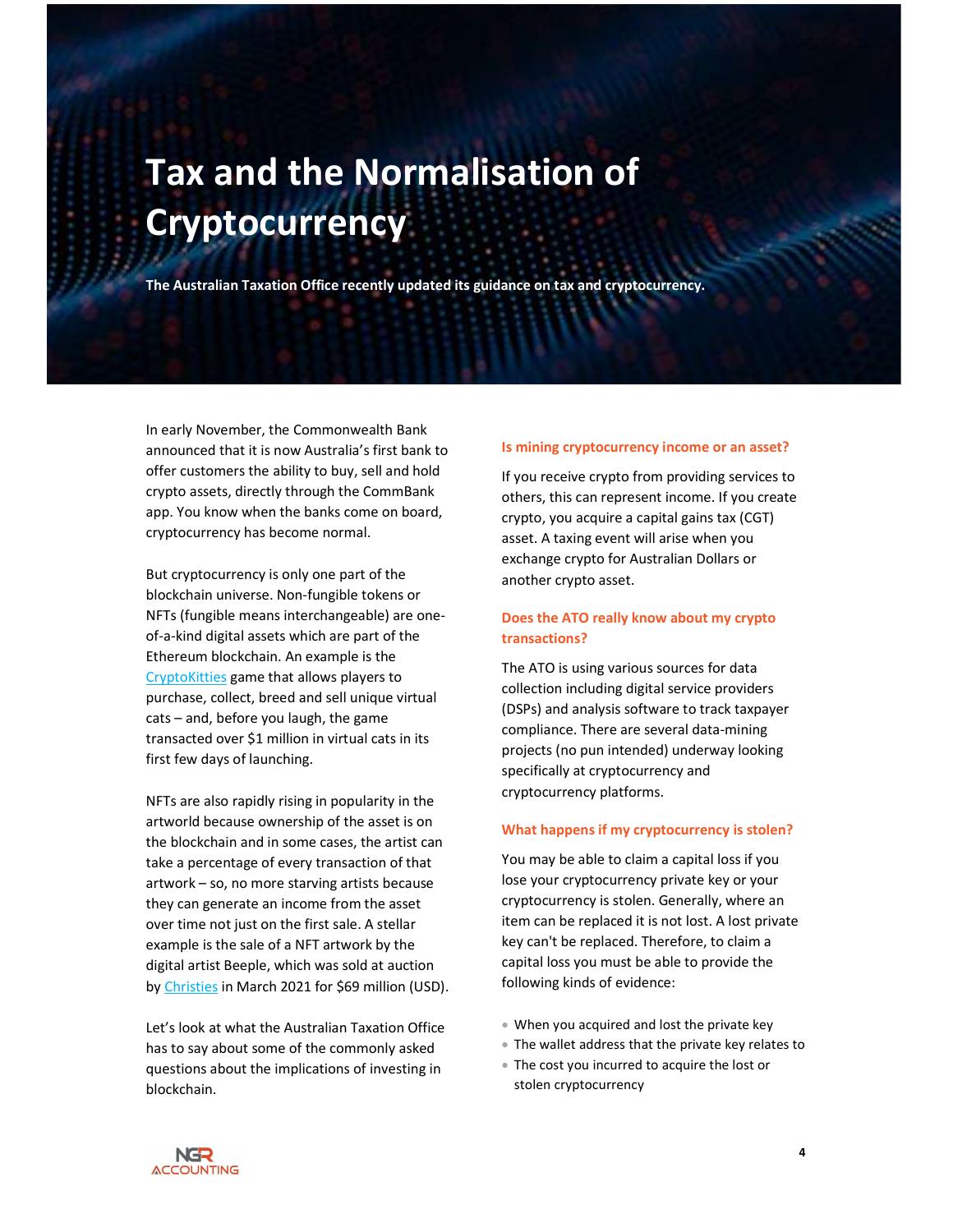- The amount of cryptocurrency in the wallet at the time of loss of private key
- That the wallet was controlled by you (for example, transactions linked to your identity)
- That you are in possession of the hardware that stores the wallet
- Transactions to the wallet from a digital currency exchange for which you hold a verified account or is linked to your identity.

## I mine cryptocurrency as a hobby so I should not have to pay tax on it?

Unfortunately, it's unlikely mining for fun will allow you to avoid tax. The circumstances where you can generate cryptocurrency or transact it without paying tax are very limited.

# Can I get a tax deduction for computer equipment purchased for mining?

If you are in the business of mining, then you can claim a deduction for the equipment you purchase to generate income. If you are not carrying on a business, then the crypto is held as an investment and the equipment is not deductible.

#### How is my NFT artwork taxed?

As with any other cryptocurrency, an NFT can be held for personal use. Personal use assets are CGT assets that you keep mainly for your personal use or enjoyment.

NFT is not a personal use asset if it is kept or used mainly:

- As an investment
- In a profit-making scheme, or
- In the course of carrying on a business.

The relevant time for working out if an asset is a personal use asset is at the time of its disposal. During a period of ownership, the way that an NFT is kept or used may change (for example, NFTs may originally be acquired for personal use and enjoyment, but ultimately kept or used as an investment, to make a profit on ultimate disposal or as part of carrying on a business).

The longer an NFT is held, the less likely it is that it will be a personal use asset – even if you ultimately use it for personal use or consumption.

Capital gains you make from personal use assets acquired for less than \$10,000 are disregarded for CGT purposes. However, all capital losses you make on personal use assets are disregarded. Collectables are not classed as personal use assets and may be subject to CGT.

## Can my Self Managed Superannuation Fund invest in cryptocurrency?

The issue is not so much can you acquire cryptocurrency within an SMSF but should you? The June 2021 ATO statistical report shows that Australians held approximately \$212m in cryptocurrency assets as at 30 June 2021- only 0.03% of total assets. The simple reason is that the volatility of cryptocurrency makes it harder to rationalise under Section 62 of the Superannuation Industry Supervision (SIS) Act, particularly if the asset allocation ratio of cryptocurrency assets in the SMSF is high. But, it's not impossible if managed correctly at an investment and administrative level.

With Bitcoin as low as \$14k on 13 September 2020, and \$61k on 12 September 2021, it's easy to see the appeal for investors with the appetite for risk (335% return across 12 months). In this same period, Ethereum grew 767%. But the world was in a different place in September 2020, not just in cryptocurrency.

Before investing in cryptocurrency there are a few things SMSF trustees need to be aware of:

- **Trust Deed** the trust deed of the fund must allow for cryptocurrency assets. Most SMSF trust deeds are drafted broadly to enable trustees to invest in assets permitted by the superannuation laws and leave the investment strategy to manage the choice of assets and their appropriateness. However, it is important to check.
- Investment strategy Your Investment Strategy is a major consideration with any investment